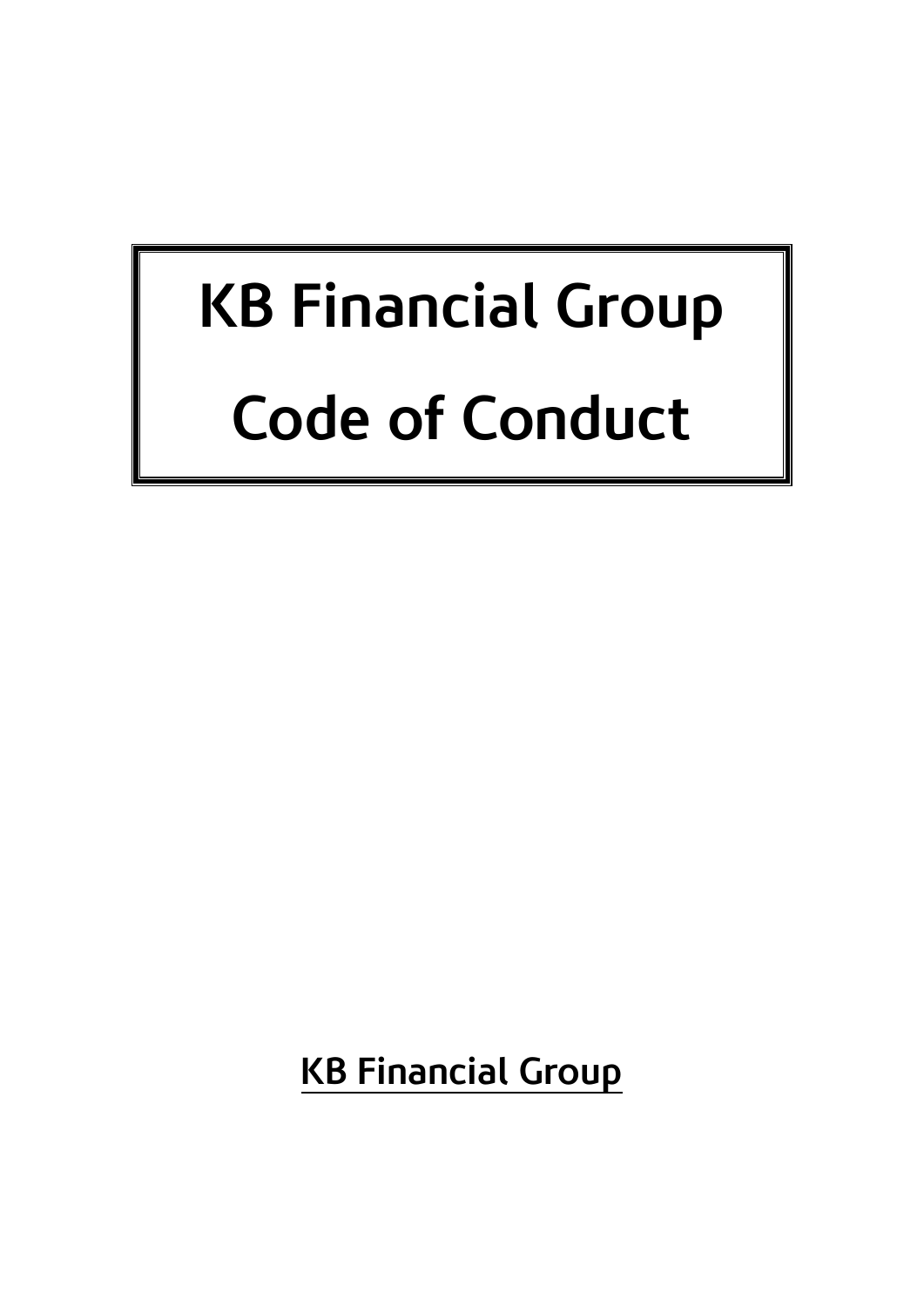## Preface

KB Financial Group is committed to the diligent observation of this Code of Conduct, created to elucidate the spirit of the KB Financial Group Charter of Ethics reflecting our promise of ethical management and to provide guidelines for proper value judgment and conduct for all employees.

## Chapter 1: Ethics on Customers

#### 1. Placing our Customers First

KB Financial Group places the top priority on our customers in determining the standard of conduct for all of our activities. We strive to constantly think and act from the customer's point of view and deliver customer delight by providing excellence in financial products and services that meet the needs and expectations of our customers.

#### 2. Protecting our Customers

KB Financial Group is committed to safeguarding the property, security and personal information of our customers, and does not engage in any immoral or unethical practices that infringe upon the rights of our customers.

#### 3. Respecting our Customers

Employees and staff of KB Financial Group approach all tasks with sincerity and alacrity, engaging in ethical marketing activities building on a strong foundation of expert financial knowledge.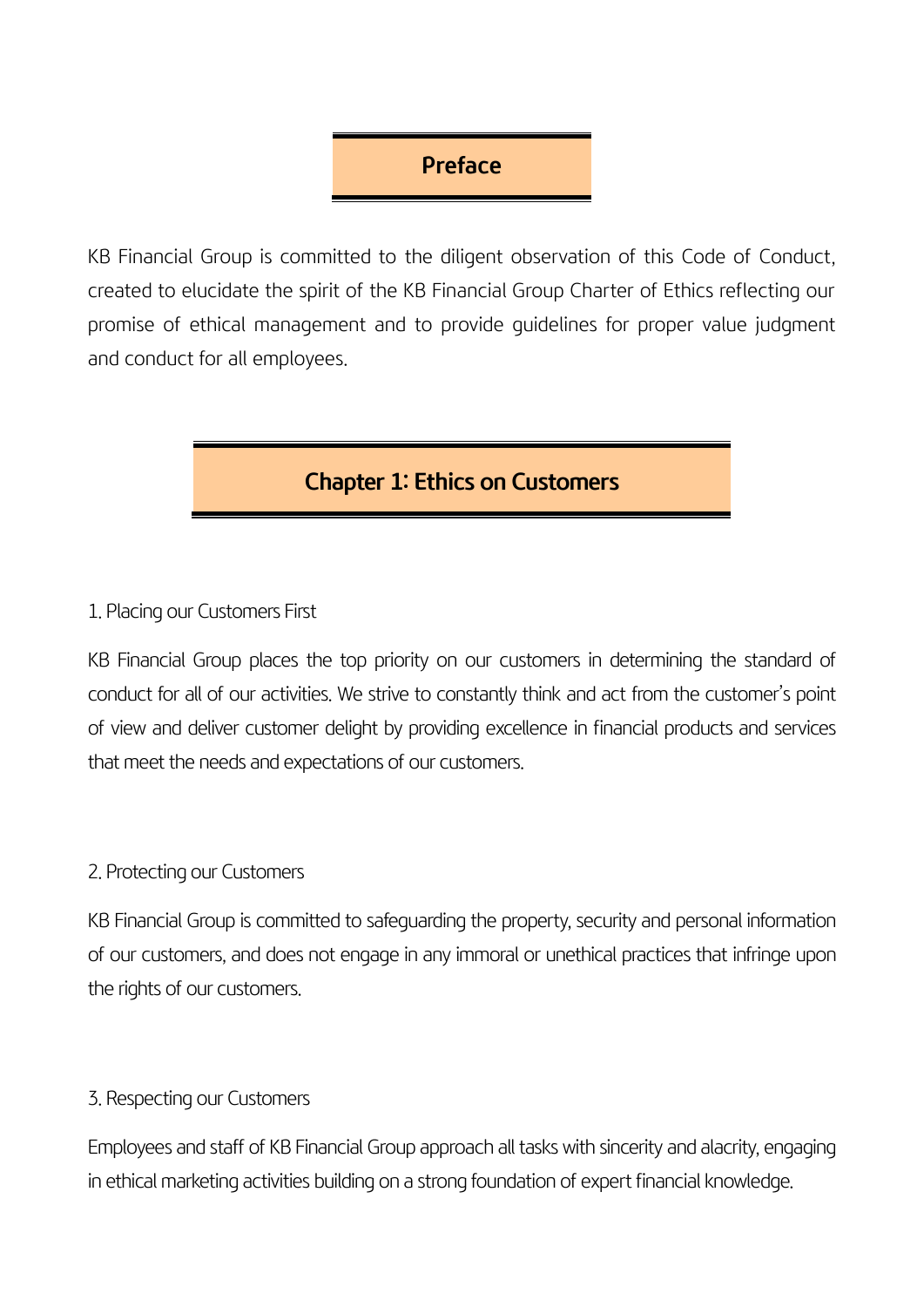## Chapter 2: Ethics on Shareholders and Investors

#### 1. Maximizing Shareholder and Investor Profit

KB Financial Group protects the rights of our shareholders and investors, respecting their rightful demands and suggestions and building trust through a transparent and reasonable decisionmaking process and sound business activities, and enhances corporate market value by generating stable revenues.

#### 2. Protecting Shareholder Rights

KB Financial Group engages with all of our shareholders fairly and equally, whether they be minor or major shareholders, or domestic or foreign, with all management decisions taken in careful consideration of the benefits of all shareholders to ensure no shareholder benefits or rights are wrongfully violated.

#### 3. Providing Open and Transparent Information

KB Financial Group creates and maintains financial records according to generally-accepted accounting principles, and provides financial statements and business results with openness and transparency.

We disclose our business information according to all relevant regulations in complete, unbiased, timely and accurate and easily understandable manner in order to enable investors, as our potential shareholders, and all interested parties and users to make reasonable and informed investment decisions.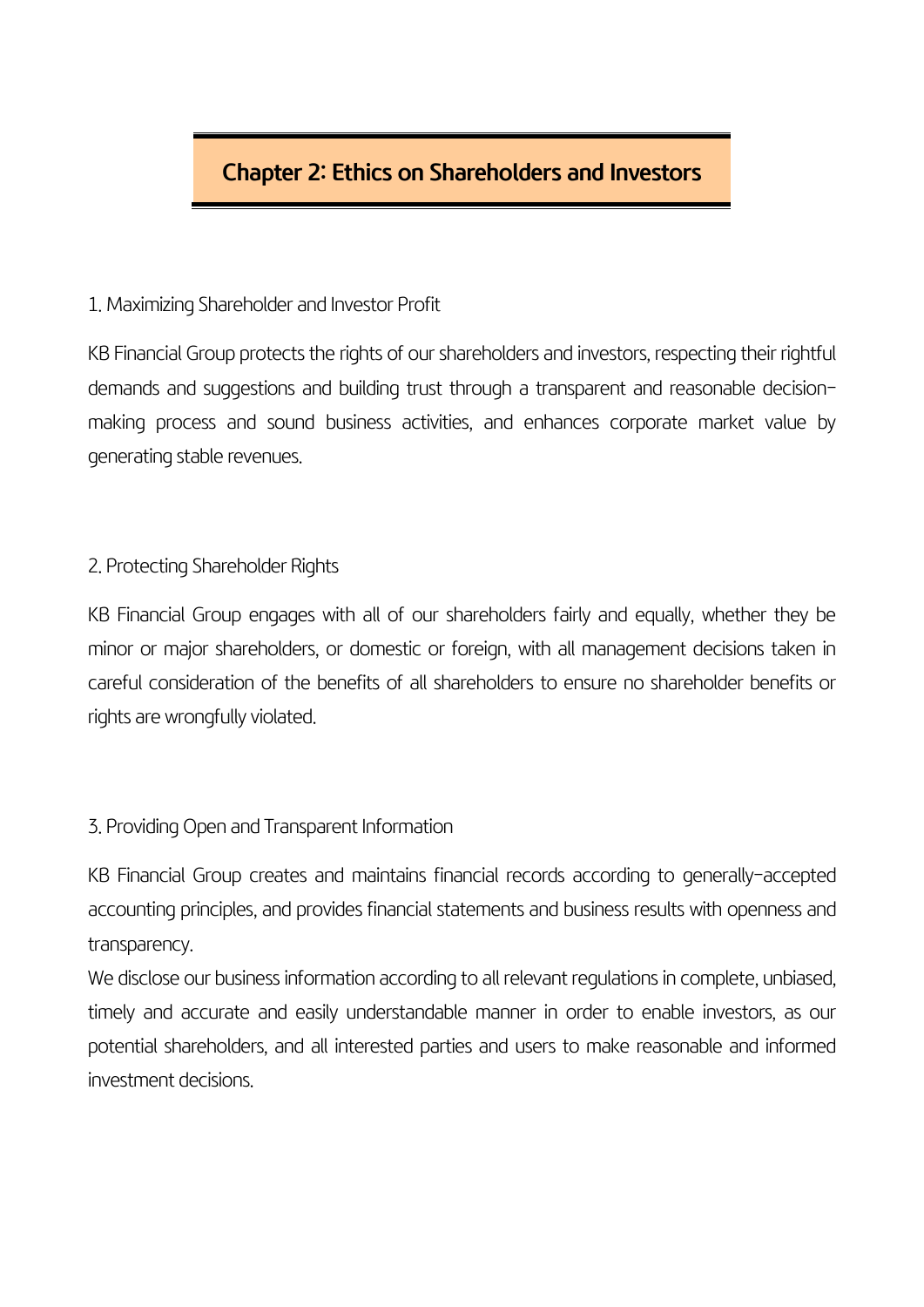# Chapter 3: Ethics on Civic and Social Duties

### 1. Contributing to National Economic and Social Development

KB Financial Group is a partner for national economic development, contributing to our national economic growth through job creation and full compliance to tax obligations.

In addition, we are committed to fulfilling our corporate social responsibility by supporting education and the culture and arts and engaging in corporate social initiatives including charity programs and community service activities.

#### 2. Preventing Disasters and Protecting the Environment

KB Financial Group complies with all safety-related regulations and local and international environmental regulations, and strives to maintain the highest level of disaster and crisis prevention and awareness and engage in environmental protection.

## 3. Prohibiting Political Involvement

KB Financial Group does not engage in activities that depart from complete political neutrality by expressing or providing support for any political parties or candidates. Contributions to any political or charity organizations are made in strict compliance with all relevant laws and regulations.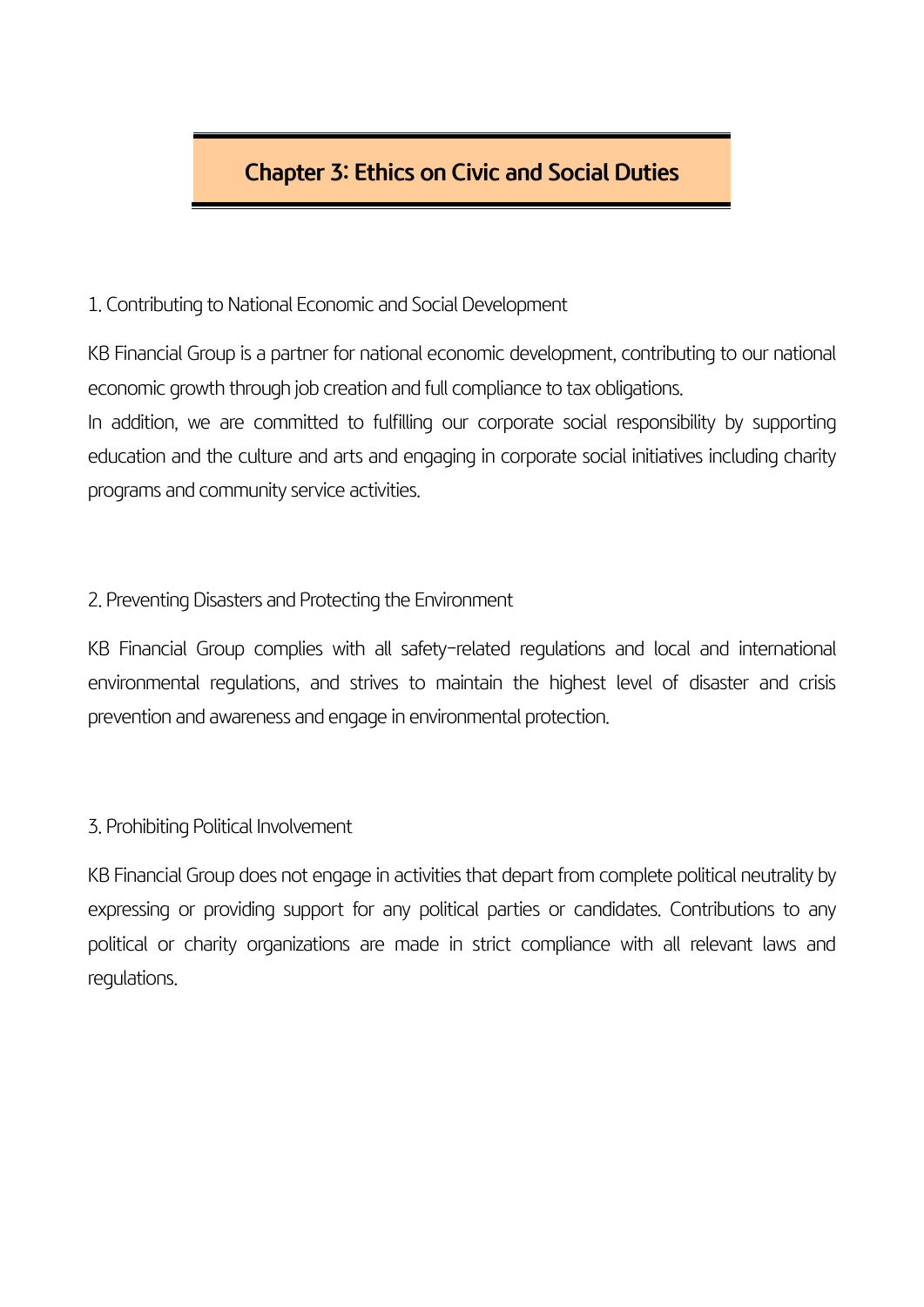## Chapter 4: Ethics on Competitors and Partners

#### 1. Complying with Local and International Laws

As a responsible corporate citizen and member of our community, KB Financial Group fully complies with all laws and regulations relevant to the prevention of corruption, bribery and money laundering. As a member of the international community, we respect international agreements, regulations and other globally-accepted protocols and all local laws, cultures and customs.

#### 2. Competing Fairly with Other Financial Institutions

KB Financial Group is committed to promoting fair and free market competition according to the principles of free and open competition, engaging in fair competition with other financial institutions and fully complying with fair-trade laws and regulations.

#### 3. Engaging in Fair Business with our Suppliers

KB Financial Group pursues joint win-win growth and development by building mutual trust and cooperative relationships with our suppliers through fair and transparent business practices. We do not make unfair demands by using our preferred market position, and uphold the highest degree of integrity in signing and fulfilling all contracts.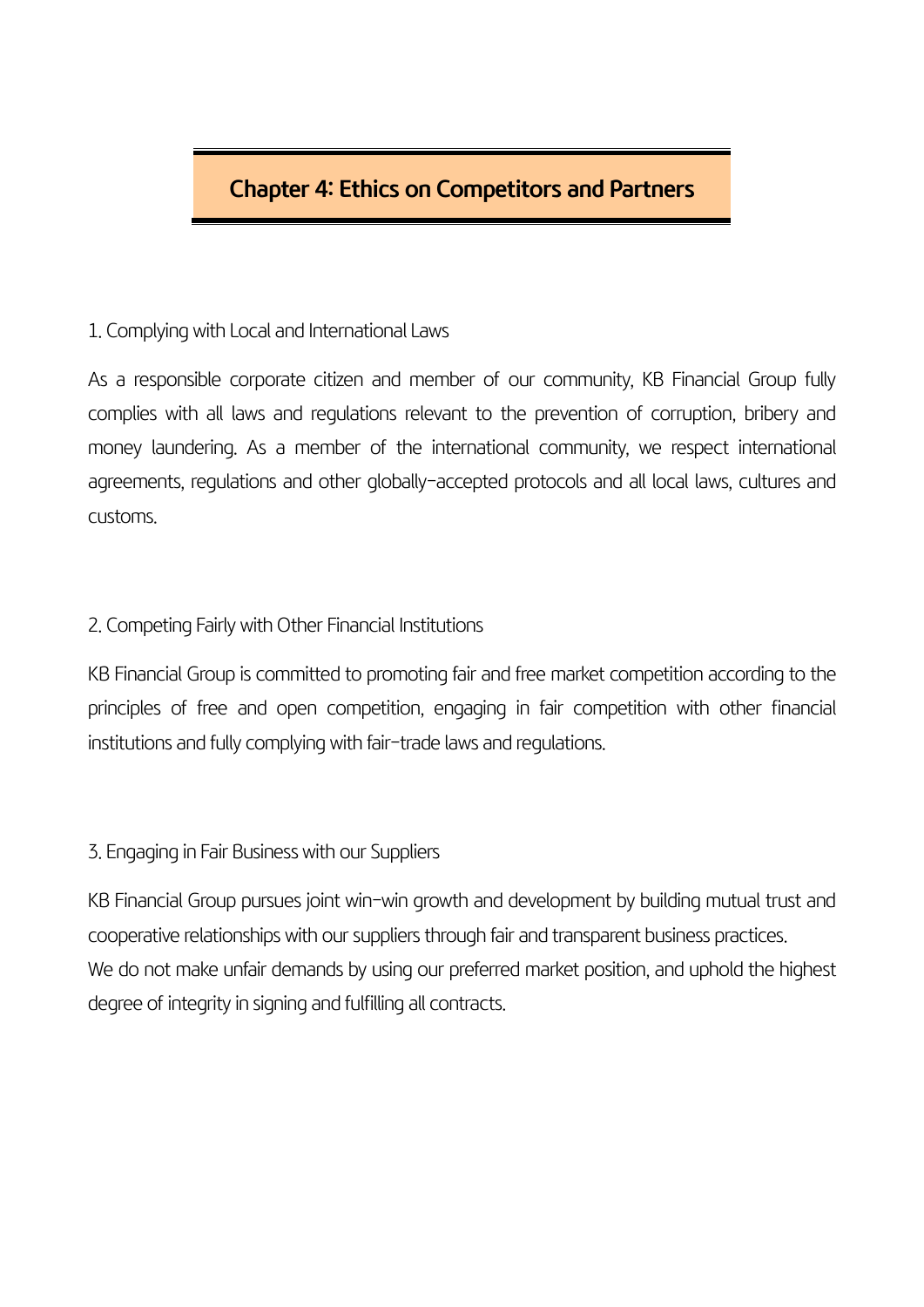## Chapter 5: Ethics as a Financial Group

#### 1. Maximizing Group Value

KB Financial Group seeks to achieve maximum value for the Company by sharing business principles and visions, building synergy between business divisions and efficiently leveraging business resources.

#### 2. Respecting our Subsidiaries and Affiliates

KB Financial Group guarantees management autonomy based on clear goal-setting and equitable assessment of our family companies. We closely heed the opinions of all of our members on maximizing the Company value, integrating their input into managing the Company.

## Chapter 6: Ethics on Employees and Staff

#### 1. Upholding Dignity and Equality

KB Financial Group respects the dignity and privacy of all of our employees and staff. We do not discriminate based on place of birth, family background, educational background, gender, religion, age, disability or marital status, and guarantee equal opportunities based on personal ability and talent and fair compensation based on equitable assessment of performance.

#### 2. Nurturing Talent

KB Financial Group is committed to developing talent and supporting the self-actualization of all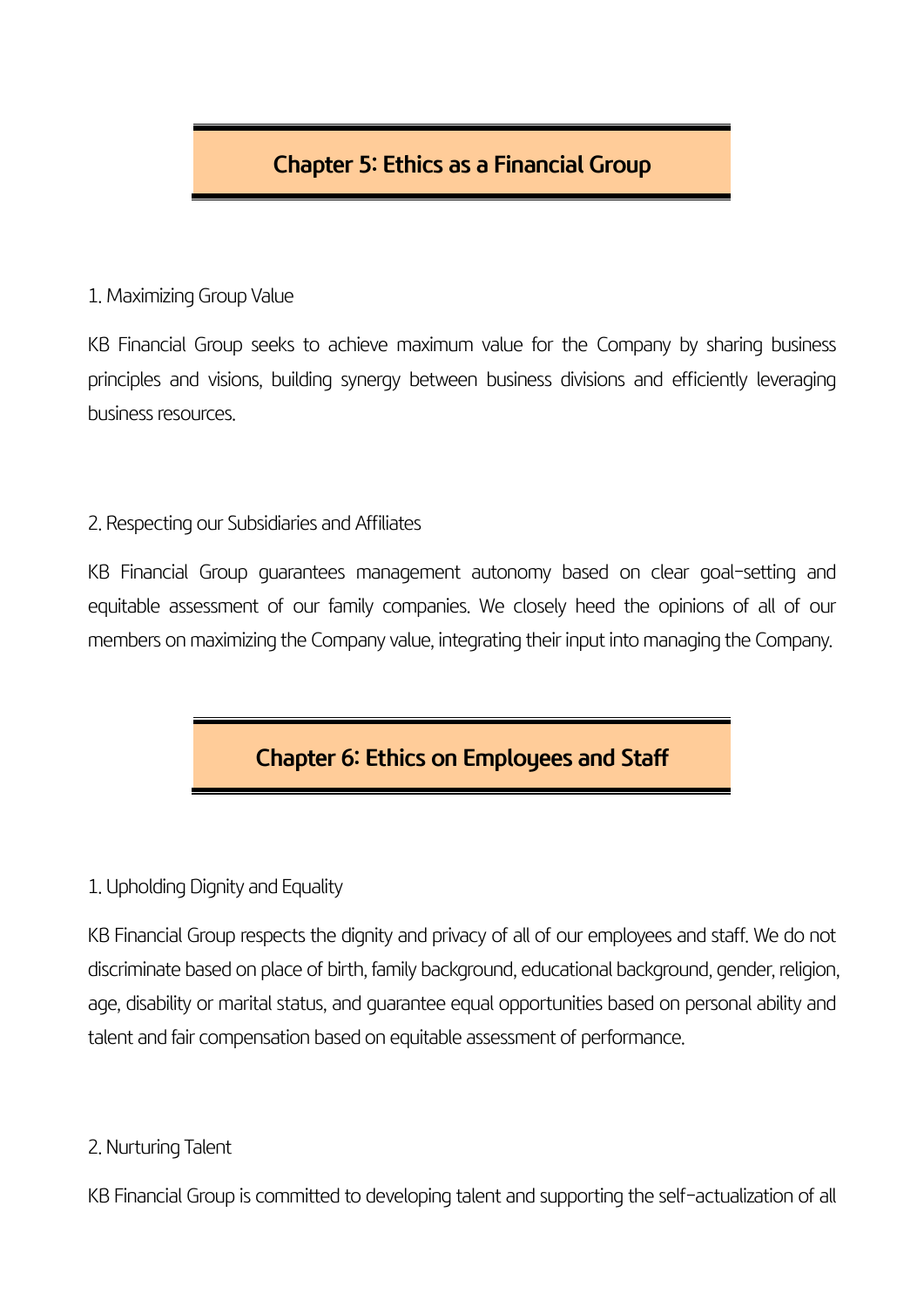of our team members by respecting the autonomy and creativity of each individual employee, enhancing workplace satisfaction by fairly assigning work opportunities conductive to personal skills growth, and operating a wide range of training programs for building professional expertise.

## 3. Enhancing Quality of Life

KB Financial Group firmly believes that our people are our most valuable assets, and provides the right conditions for maintaining work-life balance and maintains a sound working environment for ensuring the health and safety of our employees in the course of fulfilling their workplace tasks.

We respect the dignity and fundamental rights of all employees, and strive to create a mature organizational culture founded on mutual respect where no voice is left unheard.

# Chapter 7: Employee Code of Conduct

- 1. Complying with Basic Ethics
	- 1.1 Employees and staff of KB Financial Group are expected to fulfill the tasks assigned to individual member in order to achieve the goals and values of the Company, based on a shared understanding of the Company's core business principles.
	- 1.2 Employees and staff of KB Financial Group must resist all attempts to form workplace factions, instead striving together to build an open organizational culture based on seamless communication and mutual respect regardless of position.
	- 1.3 Employees and staff of KB Financial Group must conduct all financial accounting practices according to generally-accepted accounting principles, and must furnish complete, impartial, accurate and understandable information in a timely manner as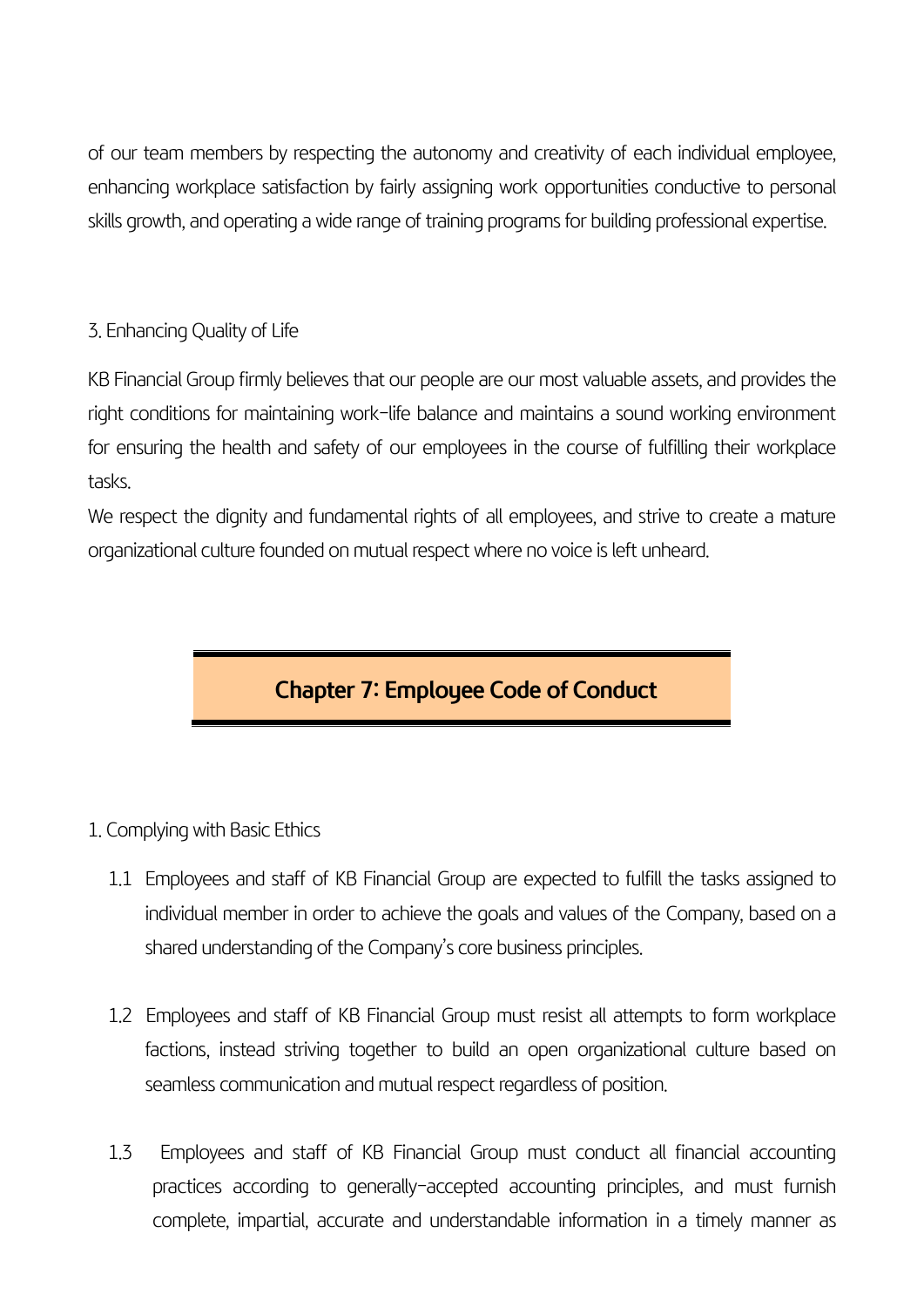required by internal and external regulations and accounting principles.

- 1.4 Employees and staff of KB Financial Group comply with all work-related rules and regulations, upholding basic social values and integrity in diligently carrying out assigned tasks.
- 2. Preventing Conflicts of Interest
	- 2.1 Employees and staff of KB Financial Group must place first priority on the interests of the company when facing a conflict of interest between the individual employee and the company or between business divisions, and must refrain from unfairly interfering with the activities of another business division or assist in unlawful or unfair transactions.
	- 2.2 Business opportunities identified while serving as an employee of KB Financial Group must be delegated to the company.
	- 2.3 Employees and staff of KB Financial Group must ensure that personal interest does not conflict with company interest while making investment decisions that impact or may impact the fulfillment of professional responsibilities, conducting transactions with family members or acquaintances, accepting speaking engagements and engaging in other such activities. Should a conflict of interest occur, the employee must inform the ethics department and immediate supervisor of all relevant facts.
- 3. Prohibiting Insider Trading and Other Unfair Practices
	- 3.1 Employees and staff of KB Financial Group must not engage in unfair practices for personal gain including trading securities using insider information, price manipulation and use of private and undisclosed information. Any profits subjected to return under "shortswing profit" laws are to be returned according to the relevant rules and regulations.
	- 3.2 Employees and staff of KB Financial Group must not furnish to third parties any key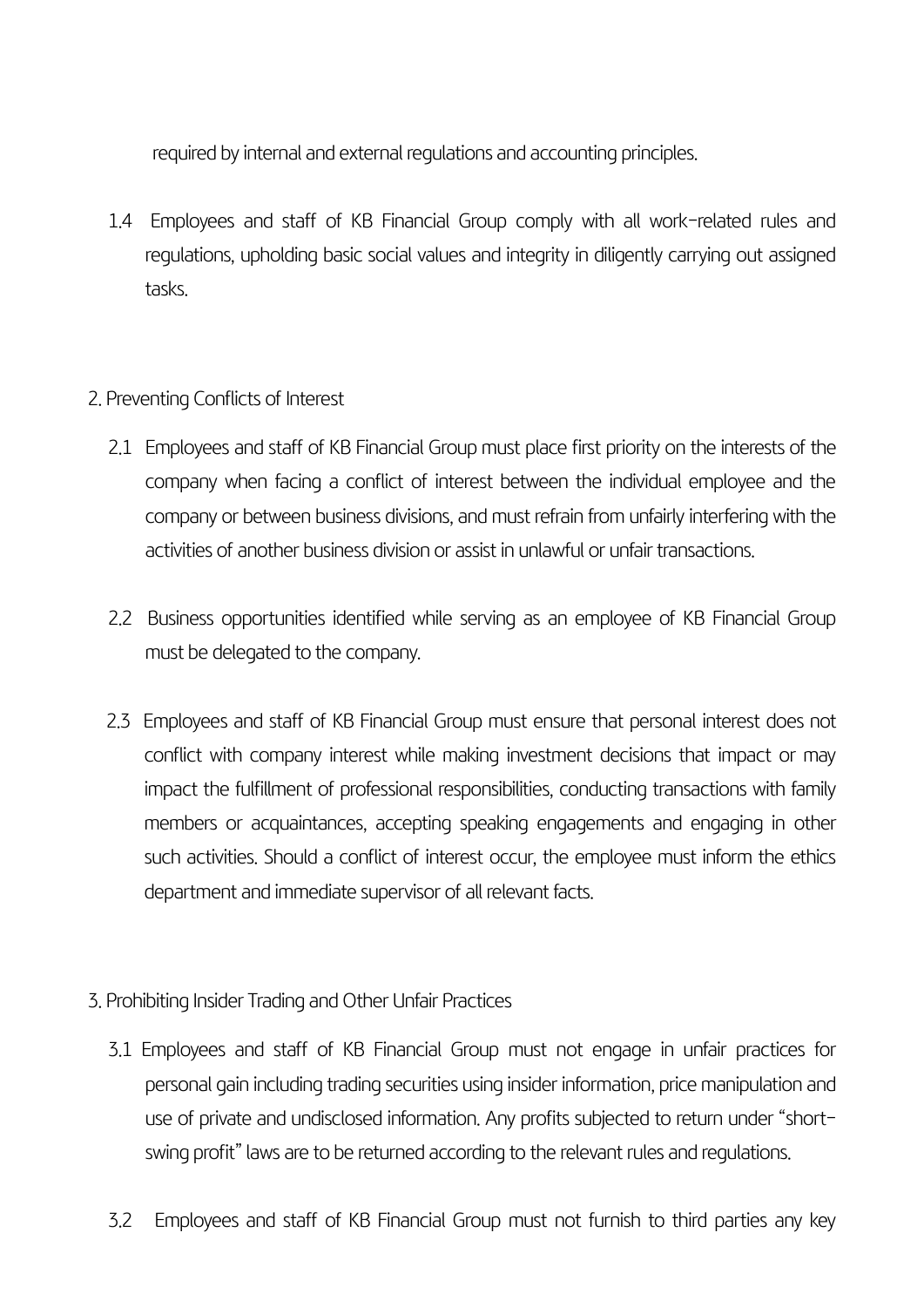private and undisclosed information provided outside of lawful procedures that may impact share prices.

#### 4. Protecting Company Assets

- 4.1 Employees and staff of KB Financial Group must use the physical assets, intellectual property rights, confidential business information and all other tangible and intangible assets belonging to the company solely for the purpose of enhancing the company's business value, and must not use such assets for personal gain.
- 4.2 Employees and staff of KB Financial Group must properly and transparently make use of company funds and assets according to approved guidelines solely for purposes authorized by the company.

#### 5. Maintaining Information Protection and Security

- 5.1 Employees and staff of KB Financial Group must not unlawfully provide private or undisclosed information encountered during the course of their business activities to outside parties, and must control access to such information by unauthorized third parties. Any access or attempts to access such information by third parties should be reported immediately to relevant oversight departments.
- 5.2 Provision of any information to newspapers, broadcast media and other press organizations should be conducted solely by authorized company personnel.

#### 6. Prohibiting Gifts and Entertainment

6.1 Employees and staff of KB Financial Group must not receive gifts or entertainment from suppliers or other stakeholders, or offer gifts or entertainment to stakeholders in relation to company business unlawfully or in excess of socially-accepted and customary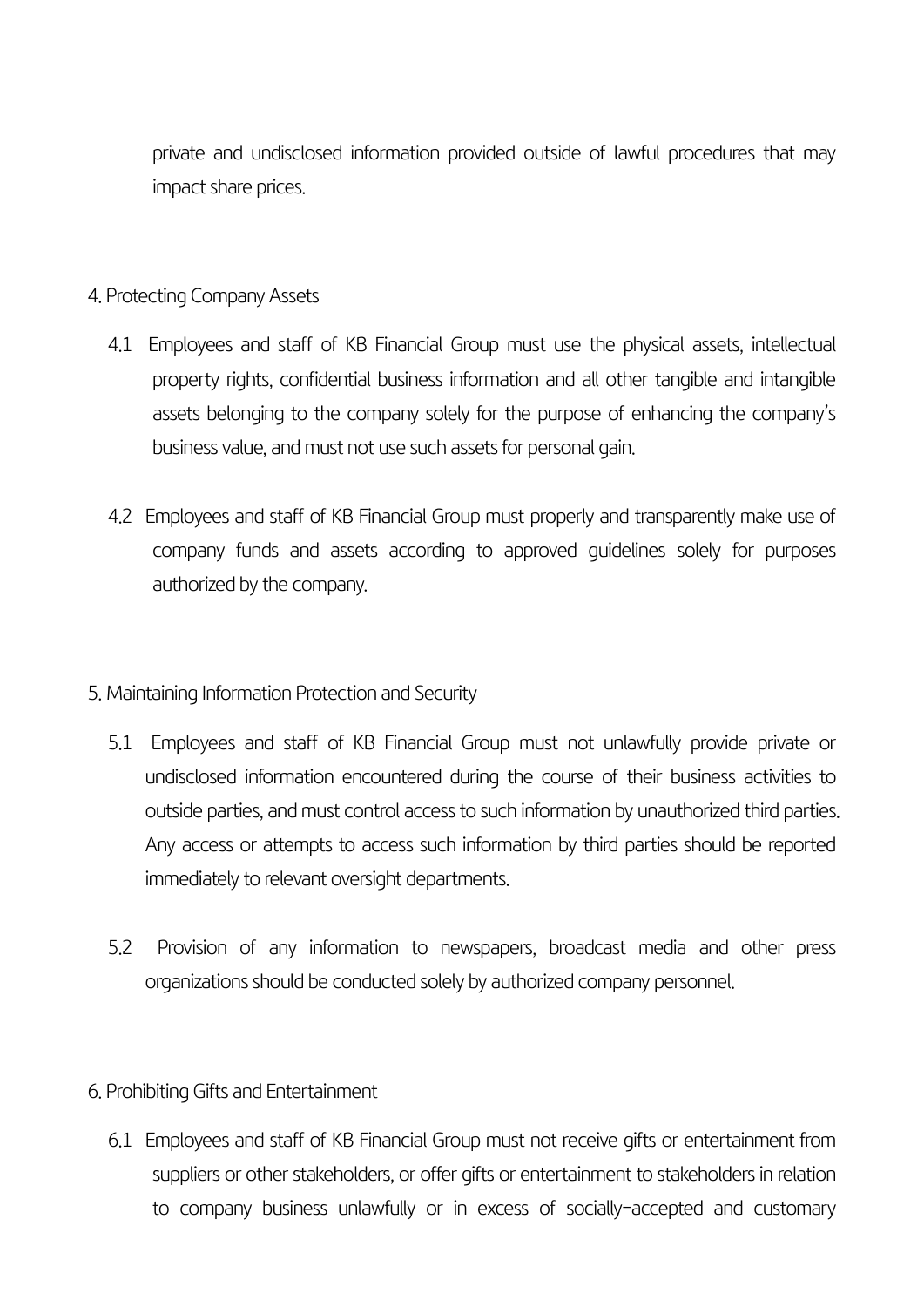practices.

- 6.2 Employees and staff of KB Financial Group must not provide gifts or entertainment to other employees.
- 7. Prohibiting Involvement in Political Activities
	- 7.1 Employees and staff of KB Financial Group must not engage in political activities during working hours, and must not make use of company organizations, personnel or assets for political purposes.
	- 7.2 While the political rights and opinions of individual employees and staff of KB Financial Group must be respected, care must be taken to ensure such political opinions or involvement in political activities are not misconstrued as those of KB Financial Group.
- 8. Prohibiting Sexual Harassment and other Abuse

Employees and staff of KB Financial Group must not engage in any and all improper or coercive actions including physical, verbal or visual forms of sexual harassment, verbal abuse and physical assault.

- 9. Complying with Ethics Guidelines
	- 9.1 Employees and staff of KB Financial Group must diligently comply with the company's fundamental guidelines for ethics (Charter, Code of Conduct, Standards of Behavior), and must bear responsibility for any acts of noncompliance.
	- 9.2 Employees and staff of KB Financial Group must report to the ethics department any attempt to force behavior in violation of fundamental guidelines for ethics or relevant laws and regulations, or upon witnessing such behavior.